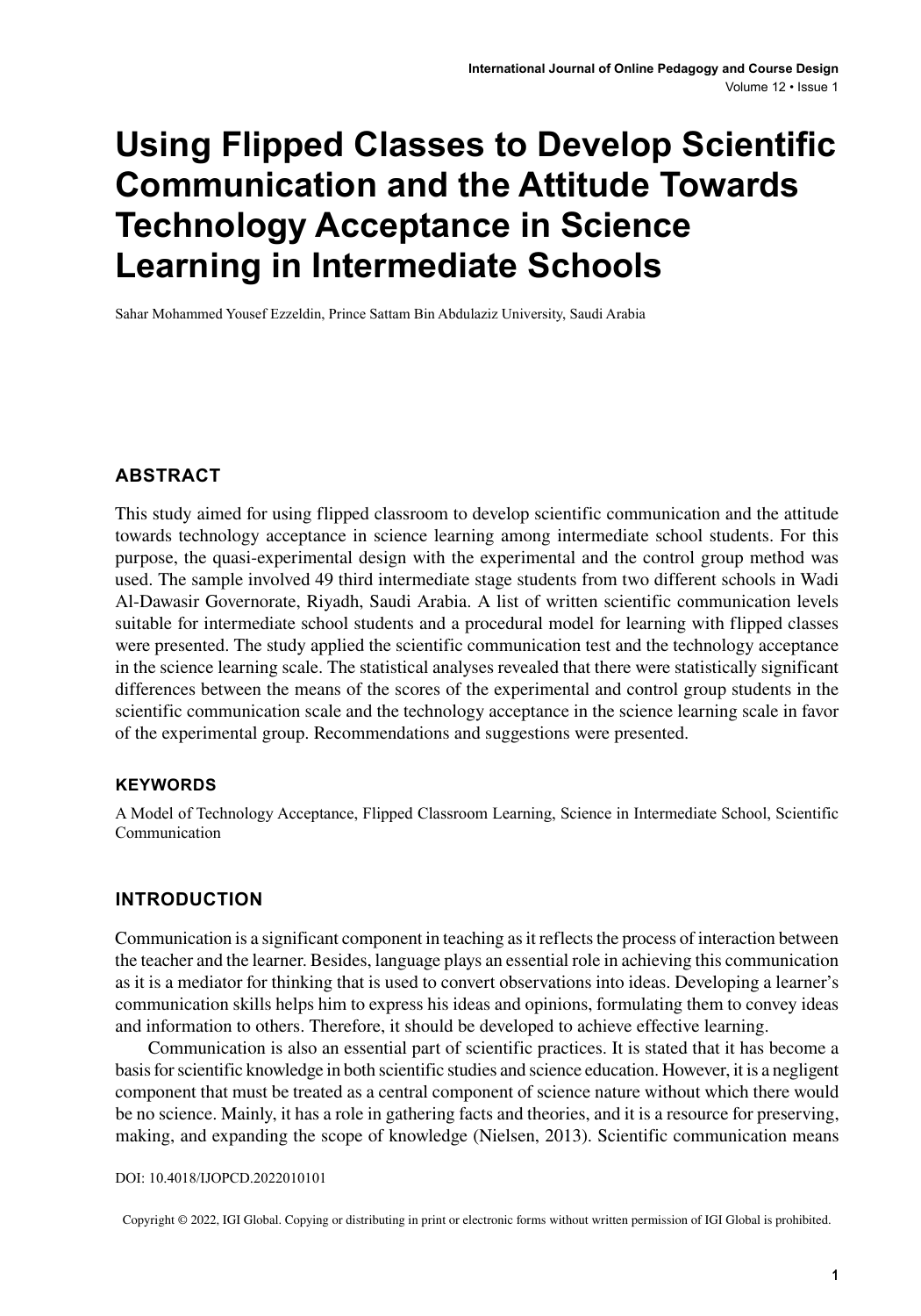striving to create knowledge, acquire information, share ideas with others, and coexists with scientific changes(Muslim, 2011). Developing learners'scientific communication is one of the main objectives that must be focused on to be aware of the language of science. The more opportunities are provided to the learner to integrate him into effective educational activities, the more his ability to explore the meanings of the scientific concepts and structures that he deals with (Salem, 2001), therefore many studies have been concerned with developing scientific communication in science education through utilizing various strategies and all of them have demonstrated the effectiveness of different strategies in its development (Fadly & Andaria, 2021; Kolber, 2011; Muslim, 2011; Rizk, 2014; Salem, 2001). Furthermore, some studies aimed to develop scientific communication in laboratory activities (Malik & Ubaidillah, 2021; Widanski et al., 2020).

Today, human society lives in the era of the technological revolution associated with advanced information technology. Within the framework of the Kingdom of Saudi Arabia'sinterest in e-learning, all schools in the Kingdom will transform into an interactive digital environment, and paper textbooks will be disposed of as soon as possible (Ministry of Education of Saudi Arabia, 2017). Consequently, there is a need to use teaching models that employ technology, such as flipped classroom that is concerned with technological applications in teaching and learning.

Flipped classroom (FC) is a contemporary method that concentrates on taking the advantage of technology to activate students' participation and interaction. This method provides learners with opportunities to communicate with the teacher and to create a kind of learning ownership because they feel responsible for their learning (AlJaser, 2017). Flipped classroom helps learners greatly to communicate because students do homework and assignments after completing presentations outside the classroom. Students also may be asked to write a report and a summary of what they have been learned, and thus helps in developing scientific writing skills and their ability to communicate (Deri et al., 2018). The idea of the flipped classroom is based on active learning and participatory learning thus the value of this type of learning lies in converting class time into a training workshop, through which students can discuss what they want about content and enable them to communicate with each other while performing class activities(Prud'homme et al., 2017). Besides, Ramlo (2015) confirmed that flipped classroom is a method based on individual learning where students are asked to read and study a part of the textbook by using the learning resources prepared by the teacher, then they display all their thoughts and ideas about the lesson hence they can develop their communication skills.

Many studies have concentrated on flipped classroom in science to develop achievement, maintain the impact of learning, and discussstudents' perceptions about it (Lee et al., 2021; Stratton et al., 2020; Jeong et al., 2016). Other studies concentrated on investigating the effectiveness of using the flipped classroom on developing biology achievement (Heyborne & Perrett, 2016; Leo & Puzio, 2016; Son et al., 2016). Moreover, Ramlo (2015) used it in physics education, while Liou et al. (2016) used it in teaching science in general, and Deri et al. (2018) in general chemistry.

Reviewing the literature on the role of the learner in e-learning and blended environments showed that the learner is the most important factor that must be considered when developing such environments. Hence, the learner's positive attitudes and acceptance of new technology is a major factor in the success of flipped classroom (Al-Fraih & Al-Kandari 2014). This attitude is formed before the age of 14 years. The Organization for Economic Cooperation and Development (OECD) revealed that there is a decrease in the number of students in the field of science and technology, and this is evidenced by the reluctance of students to enroll in programs that integrate science and technology, engineering, and mathematics(STEM) due to the weak acceptance of technology (Ardies et al., 2015).

In this context, Davis (989, 1993) introduced the Technology Acceptance Model (TAM) to predict and justify the level of technology acceptance within learning environments. This model indicates how perceived usefulness and perceived ease of use affect acceptance of new technology. Accordingly, developing technology acceptance is a necessary process for qualitative improvement in education, as the learners' acceptance determines when and how it will be used in the classroom (Govender, 2012). Acceptance of technology in science learning implies behavioral patterns that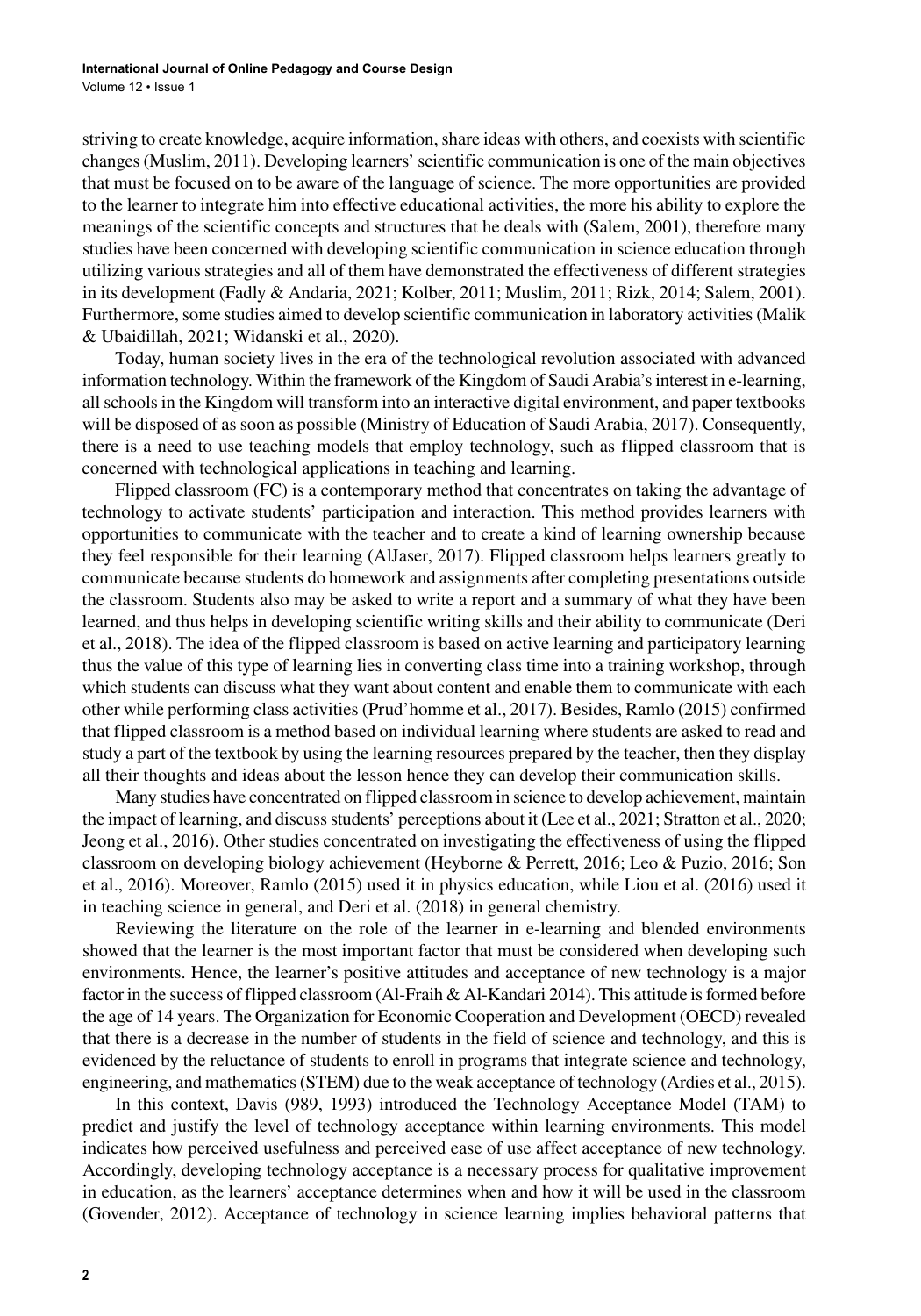13 more pages are available in the full version of this document, which may be purchased using the "Add to Cart" button on the publisher's webpage: [www.igi](http://www.igi-global.com/article/using-flipped-classes-to-develop-scientific-communication-and-the-attitude-towards-technology-acceptance-in-science-learning-in-intermediate-schools/282722)[global.com/article/using-flipped-classes-to-develop-scientific](http://www.igi-global.com/article/using-flipped-classes-to-develop-scientific-communication-and-the-attitude-towards-technology-acceptance-in-science-learning-in-intermediate-schools/282722)[communication-and-the-attitude-towards-technology](http://www.igi-global.com/article/using-flipped-classes-to-develop-scientific-communication-and-the-attitude-towards-technology-acceptance-in-science-learning-in-intermediate-schools/282722)[acceptance-in-science-learning-in-intermediate](http://www.igi-global.com/article/using-flipped-classes-to-develop-scientific-communication-and-the-attitude-towards-technology-acceptance-in-science-learning-in-intermediate-schools/282722)[schools/282722](http://www.igi-global.com/article/using-flipped-classes-to-develop-scientific-communication-and-the-attitude-towards-technology-acceptance-in-science-learning-in-intermediate-schools/282722)

# Related Content

## Identification and Evaluation of Quality of Open Access Journals Cited by Researchers of MIT, CIT and STANFORD

Showkat Ahmad Wani, Zahid Ashraf Wani and Aamir Rehman Bhat (2019). Ubiquitous Inclusive Learning in a Digital Era (pp. 179-198). [www.irma-international.org/chapter/identification-and-evaluation-of-quality-of-open-access](http://www.irma-international.org/chapter/identification-and-evaluation-of-quality-of-open-access-journals-cited-by-researchers-of-mit-cit-and-stanford/212781)[journals-cited-by-researchers-of-mit-cit-and-stanford/212781](http://www.irma-international.org/chapter/identification-and-evaluation-of-quality-of-open-access-journals-cited-by-researchers-of-mit-cit-and-stanford/212781)

## Assessment of Fluid Intelligence Utilizing a Computer Simulated Game

Charles Colby Buford and Brian J. O'Leary (2020). Learning and Performance Assessment: Concepts, Methodologies, Tools, and Applications (pp. 1528-1544). [www.irma-international.org/chapter/assessment-of-fluid-intelligence-utilizing-a-computer](http://www.irma-international.org/chapter/assessment-of-fluid-intelligence-utilizing-a-computer-simulated-game/237592)[simulated-game/237592](http://www.irma-international.org/chapter/assessment-of-fluid-intelligence-utilizing-a-computer-simulated-game/237592)

## Podcasts as Learner-Created Content in Higher Education

Raphael Struck, Heikki Kynäslahti, Lasse Lipponen, Olli Vesterinen and Sanna Vahtivuori-Hänninen (2011). International Journal of Online Pedagogy and Course Design (pp. 20-30).

[www.irma-international.org/article/podcasts-learner-created-content-higher/53547](http://www.irma-international.org/article/podcasts-learner-created-content-higher/53547)

## Teaching and Learning: Pedagogy With Purpose

Archana Dixit, Kuldeep Kumar Saxena and Jitendra Kumar Dixit (2020). Methodologies and Outcomes of Engineering and Technological Pedagogy (pp. 20- 27).

[www.irma-international.org/chapter/teaching-and-learning/249078](http://www.irma-international.org/chapter/teaching-and-learning/249078)